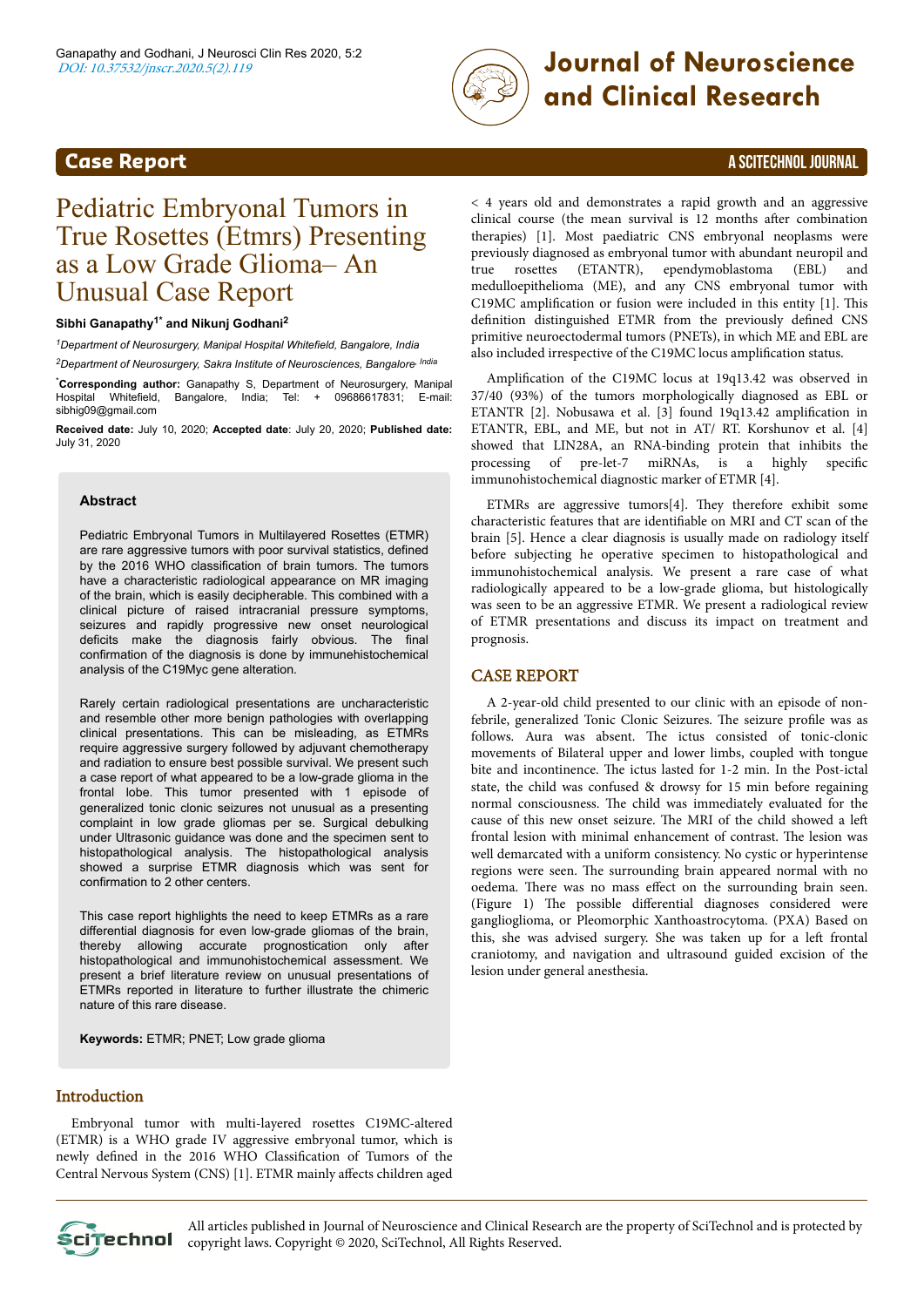

Figure 1: Showing MRI images pre-op, with Axial DWI in (A) demonstrating the altered density of the lesion, Axial T3nin (B), Coronal T2 in (C) both demonstrating the lack of water within the lesion hinting at a highly cellular tumor, and Axial contrast in (D) showing almost no enhancement.

Total excision of the affected lesion was confirmed by on-table neuro-ultrasound of the tumor bed. (Figure 2) Ultrasonic localization was essential as tumor tissue was indistinguishable from the normal brain parenchyma. No oedema, or increased vascularity was seen in comparison to the normal tissue. Post Excision the child was observed for 3 days in hospital, and then eventually discharged on antiepileptics to review after a week in order to obtain the histopathological diagnosis and thereby plan adjuvant therapy if required. No decongestants were added as there was absolutely no oedema and postoperative CT scans of the brain showed no such features.



Figure 2: Ultrasound guided Tumor resection showing tumor present in (A) and completely excised in (B).

The Histopathological analysis showed a biphasic cellular tumor composed of monomorphic cells arranged in sheets and papillary pattern interspersed with foci of small embryonal cells with hyperchromatic nuclei, scant cytoplasm, brisk mitotic activity, apoptotic bodies and necrosis. Нe cells were seen on a background of fibrillary stroma, with ganglionic cells also were seen. The cells show focal perivascular resetting, occasional focus of palisading cells with papillary like configuration occasionally. The presence of multilayered rosettes is unequivocal. (Figure 3) Immunohistochemical stains done show INI-1 retained expression, Neu-N positive confirming the presence of embryonic component, Synaptophysin positive for the fibrillary stroma alone, GFAP-negative indicating no proliferative glial component and a MIB-1 index of80% indicating WHO grade 4 tumor. LIN28A was done as a surrogate marker for C19Myc detection. It was strongly positive indicating C19Myc amplification. (Figure 4)



Figure 3: Showing histopathological assessment of the specimen showing sheets of small round cells with interspersed with embryonal cells (A), papillary patterns (B), Dense packing of cells with hyperchromatic nuclei and poor cytoplasm (C), with rosettes seen clearly in (D).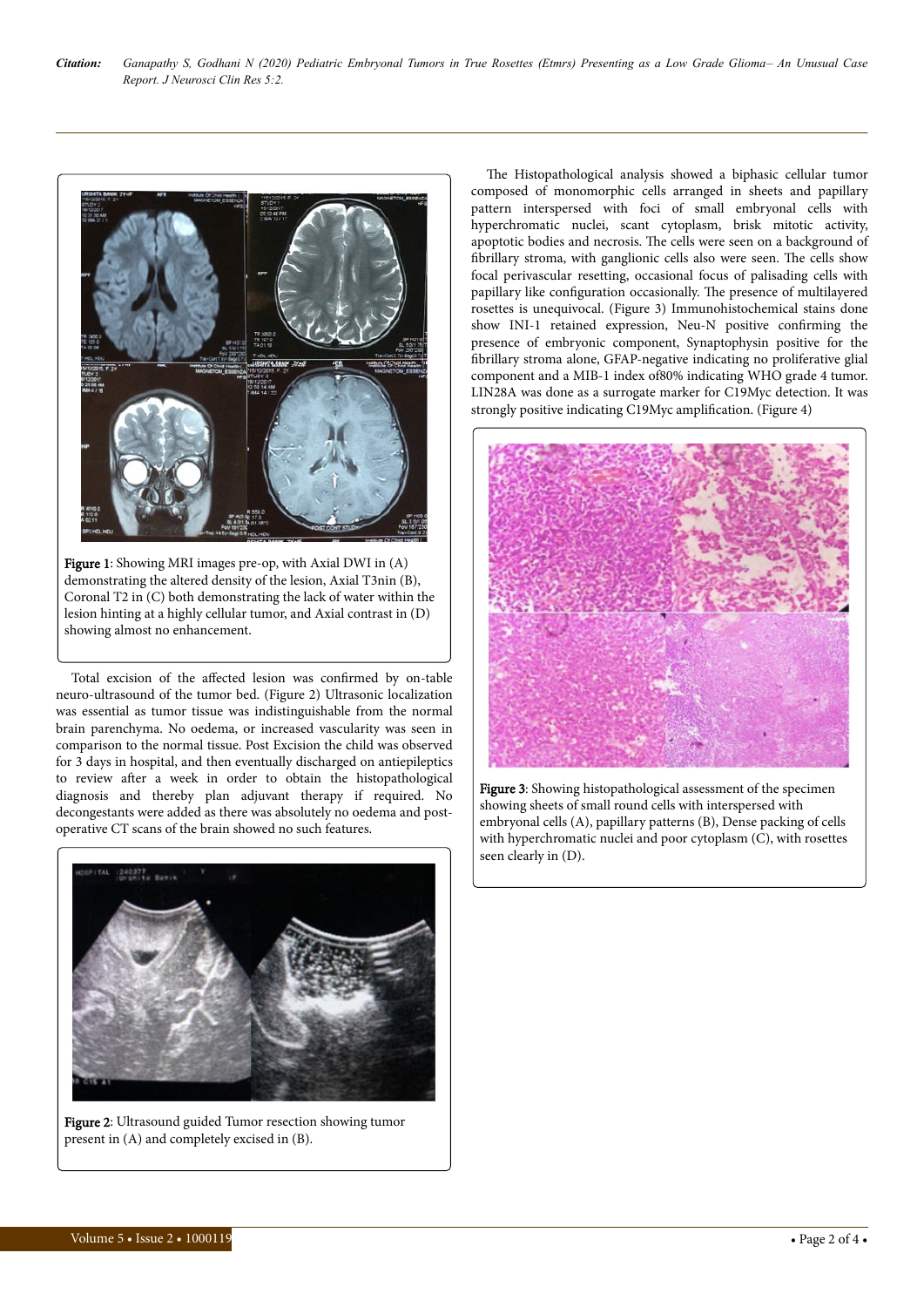

Figure 4: Showing special stains of the same sample, with  $(A)$ showing no Vimectin, (B) showing the stroma positive for synaptophysin, LIN28A positive as shown in (C), and MIB-1 showing approximately 70-80% in (D).

The child was reviewed, and her relatives were counselled about the negative turn of events. They were advised to go for adjuvant therapy but were lost to follow up.

#### **Discussion**

CNS embryonal tumors include several groups of paediatric brain tumors with typical multi-layered rosettes. Нese are supratentorial primitive neuroectodermal tumors (PNET), medulloblastoma<br>(infratentorial location), medulloepithelioma, neuroblastoma, medulloepithelioma, neuroblastoma, ependymoblastoma, and atypical teratoid/rhabdoid tumors (AT/RT) [7]. The 2016 WHO Classification proposed a new integrated diagnostic criterion for C19MC- altered ETMR [1]. If ETMR diagnosis is suggest- ed histologically, then 19q13.42 amplification should be assessed using FISH. If ETMR is diagnosed on the basis of histology alone, the tumors may be diagnosed as ETMR, NOS (not otherwise specified) [1].

Most C19MC-altered ETMRs have been reported as case reports (Table 1) [4-8]. ETMRs may develop in both the supratentorial and infratentorial compartments. Нe most common site is the cerebral hemisphere, with a frequent involvement of the frontal and parietotemporal

| <b>AGE</b> | <b>SEX</b> | <b>SYMPTOMS</b>                                                     | <b>LOCATION</b>                     | <b>RESECTI</b><br>ON | <b>IMMUNOHISTOCHEMISTRY</b>                        | <b>CHEMOTHE</b><br><b>RAPY</b> | <b>PROGN</b><br><b>OSIS</b> |
|------------|------------|---------------------------------------------------------------------|-------------------------------------|----------------------|----------------------------------------------------|--------------------------------|-----------------------------|
| 2y         |            | Personality changes and<br>ataxia+ICP headache                      | Cerebellar Vermis                   | Subtotal             | NeuN, Syn, INI1 positive MIB1 47%                  | Yes                            | >17mont<br>hs               |
| 2y9m       | M          | Head<br>Increased<br>circumference                                  | Left Parieto-Occipital<br>lobe      | Near total           | INI1, Syn, NF positive                             | Yes                            | 10 <sub>month</sub><br>s    |
| 2y5m       | M          | Progressive visual loss                                             | Parietal<br>Bilateraal<br>lobes     | Subtotal             | INI1, NeuN, NF, p53, Syn, Vim<br>positive MIB1 70% | <b>No</b>                      | <b>NA</b>                   |
| 4y         | M          | Left hemiplegia with ICP<br>headache                                | Right Mid pons                      | Subtotal             | INI1, Syn, LIN28A positive                         | No                             | <b>NA</b>                   |
| 2y         | M          | Dysarthria,<br>dysphagia<br>and ataxia                              | <b>Basilar Pns</b>                  | Subtotal             | INI1, Syn positive                                 | Yes                            | 7months                     |
| 2y9m       | M          | Gait<br>Vomiting.<br>disturbances                                   | Intramedullary mass                 | Subtotal             | INI1, LIN28A, NeuN, NF, Syn positive<br>MIB1 70%   | Yes                            | 6 <sub>m</sub> onths        |
| 8m         | F          | Left eye ptosis with ICP<br>headache                                | Left<br>Cerebellar<br>hemisphere    | Subtotal             | INI1, p53, NF, Syn, Vim, positive MIB1<br>80%      | No                             | 1week                       |
| 2y         | F          | left<br>Seizures,<br><b>ICP</b><br>hemipariesis<br>with<br>headache | Right<br>Parieto-<br>Occipital Lobe | Total                | Syn, Vim positive                                  | Yes                            | >6month<br>s                |

Table1: showing case reports in of paediatric ETMRs in the last 5 years.

Regions, as seen in our patient [6]. In addition to the supratentorial compartment, they can also originate in the cerebellum, brainstem, and spinal cord [7,8]. For the radiological features, the head computed tomographic (CT) image shows a hyper attenuating mass in the cerebral hemi-sphere. MRI is generally suggestive of an aggressive lesion well demarcated and enhancing with contrast along with significant surrounding oedema and mass effect. The lesion maybe variegated with cystic components as well. In our case, MRI showed

well-defined margins, minimal vasogenic oedema, and subtle enhancement lesions [8]. There are no specific radiological features distinguishing ETMR andother brain tumors [8]. But the aggressive nature of the disease is well documented and can be discerned by indirect features such as surrounding brain oedema, contrast enhancement and rapid rate of growth. This was also not present here in our case.